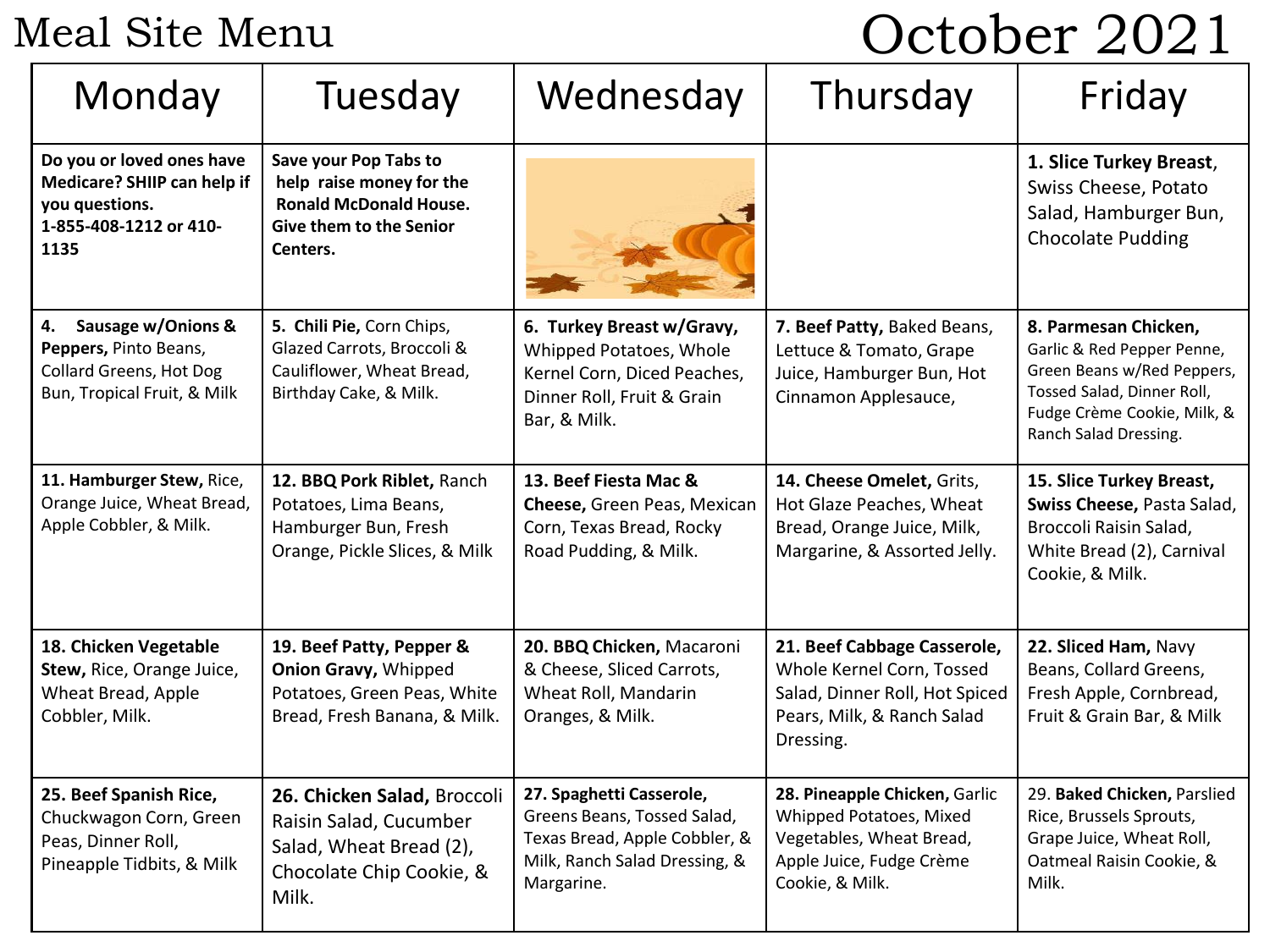## East Rockingham Meal Site East Rockingham Meal Site<br>135 Safie 6<sup>th</sup> Street, Rockingham, NC 28379 **October 2021** 910-997-8225

| Monday                                                                                                      | Tuesday                                                                                                                   | Wednesday                                                                                                                               | Thursday                                                                                                                              | Friday                                                                                                                                                                 |
|-------------------------------------------------------------------------------------------------------------|---------------------------------------------------------------------------------------------------------------------------|-----------------------------------------------------------------------------------------------------------------------------------------|---------------------------------------------------------------------------------------------------------------------------------------|------------------------------------------------------------------------------------------------------------------------------------------------------------------------|
| Do you or loved ones have<br>Medicare? SHIIP can help if<br>you questions.<br>1-855-408-1212 or 410-1135    | Save your Pop Tabs to<br>help raise money for the<br><b>Ronald McDonald House.</b><br>Give them to the Senior<br>Centers. |                                                                                                                                         |                                                                                                                                       | 1. Slice Turkey Breast,<br>Swiss Cheese, Potato<br>Salad, Hamburger Bun,<br><b>Chocolate Pudding</b>                                                                   |
| Sausage w/Onions &<br>4.<br>Peppers, Pinto Beans,<br>Collard Greens, Hot Dog Bun,<br>Tropical Fruit, & Milk | 5. Chili Pie, Corn Chips,<br>Glazed Carrots, Broccoli &<br>Cauliflower, Wheat Bread,<br>Birthday Cake, & Milk.            | 6. Turkey Breast w/Gravy,<br>Whipped Potatoes, Whole<br>Kernel Corn, Diced Peaches,<br>Dinner Roll, Fruit & Grain<br>Bar, & Milk.       | 7. Beef Patty, Baked Beans,<br>Lettuce & Tomato, Grape<br>Juice, Hamburger Bun, Hot<br>Cinnamon Applesauce,                           | 8. Parmesan Chicken, Garlic<br>& Red Pepper Penne, Green<br>Beans w/Red Peppers, Tossed<br>Salad, Dinner Roll, Fudge<br>Crème Cookie, Milk, &<br>Ranch Salad Dressing. |
| 11. Hamburger Stew, Rice,<br>Orange Juice, Wheat Bread,<br>Apple Cobbler, & Milk.                           | 12. BBQ Pork Riblet, Ranch<br>Potatoes, Lima Beans,<br>Hamburger Bun, Fresh<br>Orange, Pickle Slices, & Milk              | 13. Beef Fiesta Mac &<br>Cheese, Green Peas,<br>Mexican Corn, Texas Bread,<br>Rocky Road Pudding, & Milk.                               | 14. Cheese Omelet, Grits,<br>Hot Glaze Peaches, Wheat<br>Bread, Orange Juice, Milk,<br>Margarine, & Assorted Jelly.                   | 15. Slice Turkey Breast,<br>Swiss Cheese, Pasta Salad,<br>Broccoli Raisin Salad, White<br>Bread (2), Carnival Cookie,<br>& Milk.                                       |
| 18. Chicken Vegetable<br>Stew, Rice, Orange Juice,<br>Wheat Bread, Apple<br>Cobbler, Milk.                  | 19. Beef Patty, Pepper &<br><b>Onion Gravy, Whipped</b><br>Potatoes, Green Peas, White<br>Bread, Fresh Banana, & Milk.    | 20. BBQ Chicken, Macaroni<br>& Cheese, Sliced Carrots,<br>Wheat Roll, Mandarin<br>Oranges, & Milk.                                      | 21. Beef Cabbage Casserole,<br>Whole Kernel Corn, Tossed<br>Salad, Dinner Roll, Hot<br>Spiced Pears, Milk, & Ranch<br>Salad Dressing. | 22. Sliced Ham, Navy<br>Beans, Collard Greens,<br>Fresh Apple, Cornbread,<br>Fruit & Grain Bar, & Milk                                                                 |
| 25. Beef Spanish Rice,<br>Chuckwagon Corn, Green<br>Peas, Dinner Roll, Pineapple<br>Tidbits, & Milk         | 26. Chicken Salad,<br>Broccoli Raisin Salad,<br>Cucumber Salad, Wheat<br>Bread (2), Chocolate Chip<br>Cookie, & Milk.     | 27. Spaghetti Casserole,<br>Greens Beans, Tossed Salad,<br>Texas Bread, Apple Cobbler, &<br>Milk, Ranch Salad Dressing, &<br>Margarine. | 28. Pineapple Chicken, Garlic<br>Whipped Potatoes, Mixed<br>Vegetables, Wheat Bread,<br>Apple Juice, Fudge Crème<br>Cookie, & Milk.   | 29. Baked Chicken, Parslied<br>Rice, Brussels Sprouts, Grape<br>Juice, Wheat Roll, Oatmeal<br>Raisin Cookie, & Milk.                                                   |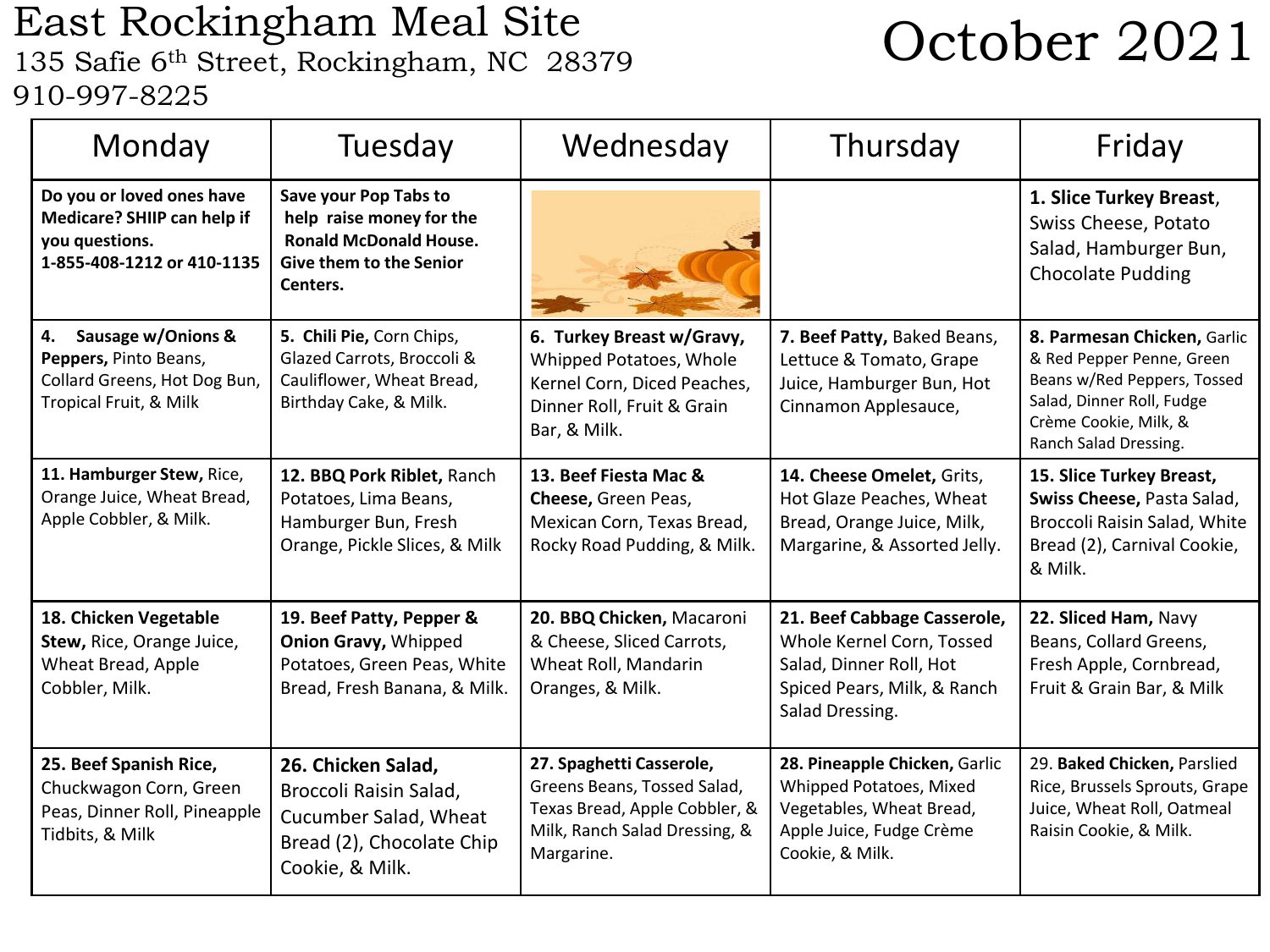# Ellerbe Meal Site 306 Millstone Road, Ellerbe, NC 28338 October 2021 910-652-6006

| Monday                                                                                                              | Tuesday                                                                                                                          | Wednesday                                                                                                                                  | Thursday                                                                                                                                 | Friday                                                                                                                                                                 |
|---------------------------------------------------------------------------------------------------------------------|----------------------------------------------------------------------------------------------------------------------------------|--------------------------------------------------------------------------------------------------------------------------------------------|------------------------------------------------------------------------------------------------------------------------------------------|------------------------------------------------------------------------------------------------------------------------------------------------------------------------|
| Do you or loved ones have<br><b>Medicare? SHIIP can help</b><br>if you questions.<br>1-855-408-1212 or 410-<br>1135 | Save your Pop Tabs to<br>help raise money for the<br><b>Ronald McDonald House.</b><br><b>Give them to the Senior</b><br>Centers. |                                                                                                                                            |                                                                                                                                          | 1. Slice Turkey Breast, Swiss<br>Cheese, Potato Salad,<br>Hamburger Bun, Chocolate<br>Pudding                                                                          |
| Sausage w/Onions &<br>4.<br>Peppers, Pinto Beans,<br><b>Collard Greens, Hot Dog</b><br>Bun, Tropical Fruit, & Milk  | 5. Chili Pie, Corn Chips,<br>Glazed Carrots, Broccoli &<br>Cauliflower, Wheat Bread,<br>Birthday Cake, & Milk.                   | 6. Turkey Breast<br>w/Gravy, Whipped<br>Potatoes, Whole Kernel<br>Corn, Diced Peaches,<br>Dinner Roll, Fruit & Grain<br>Bar, & Milk.       | 7. Beef Patty, Baked<br>Beans, Lettuce & Tomato,<br>Grape Juice, Hamburger<br>Bun, Hot Cinnamon<br>Applesauce,                           | 8. Parmesan Chicken, Garlic &<br>Red Pepper Penne, Green Beans<br>w/Red Peppers, Tossed Salad,<br>Dinner Roll, Fudge Crème Cookie,<br>Milk, &<br>Ranch Salad Dressing. |
| 11. Hamburger Stew, Rice,<br>Orange Juice, Wheat<br>Bread, Apple Cobbler, &<br>Milk.                                | 12. BBQ Pork Riblet,<br>Ranch Potatoes, Lima<br>Beans, Hamburger Bun,<br>Fresh Orange, Pickle<br>Slices, & Milk                  | 13. Beef Fiesta Mac &<br>Cheese, Green Peas,<br>Mexican Corn, Texas<br>Bread, Rocky Road<br>Pudding, & Milk.                               | 14. Cheese Omelet, Grits,<br>Hot Glaze Peaches, Wheat<br>Bread, Orange Juice, Milk,<br>Margarine, & Assorted<br>Jelly.                   | 15. Slice Turkey Breast, Swiss<br>Cheese, Pasta Salad, Broccoli<br>Raisin Salad, White Bread (2),<br>Carnival Cookie, & Milk.                                          |
| 18. Chicken Vegetable<br>Stew, Rice, Orange Juice,<br>Wheat Bread, Apple<br>Cobbler, Milk.                          | 19. Beef Patty, Pepper &<br><b>Onion Gravy, Whipped</b><br>Potatoes, Green Peas,<br>White Bread, Fresh<br>Banana, & Milk.        | 20. BBQ Chicken,<br>Macaroni & Cheese,<br>Sliced Carrots, Wheat Roll,<br>Mandarin Oranges, &<br>Milk.                                      | 21. Beef Cabbage<br>Casserole, Whole Kernel<br>Corn, Tossed Salad,<br>Dinner Roll, Hot Spiced<br>Pears, Milk, & Ranch Salad<br>Dressing. | 22. Sliced Ham, Navy Beans,<br>Collard Greens, Fresh Apple,<br>Cornbread, Fruit & Grain Bar, &<br>Milk                                                                 |
| 25. Beef Spanish Rice,<br>Chuckwagon Corn, Green<br>Peas, Dinner Roll,<br>Pineapple Tidbits, & Milk                 | 26. Chicken Salad,<br>Broccoli Raisin Salad,<br>Cucumber Salad, Wheat<br>Bread (2), Chocolate<br>Chip Cookie, & Milk.            | 27. Spaghetti Casserole,<br>Greens Beans, Tossed<br>Salad, Texas Bread, Apple<br>Cobbler, & Milk, Ranch<br>Salad Dressing, &<br>Margarine. | 28. Pineapple Chicken,<br>Garlic Whipped Potatoes,<br>Mixed Vegetables, Wheat<br>Bread, Apple Juice, Fudge<br>Crème Cookie, & Milk.      | 29. Baked Chicken, Parslied Rice,<br>Brussels Sprouts, Grape Juice,<br>Wheat Roll, Oatmeal Raisin<br>Cookie, & Milk.                                                   |